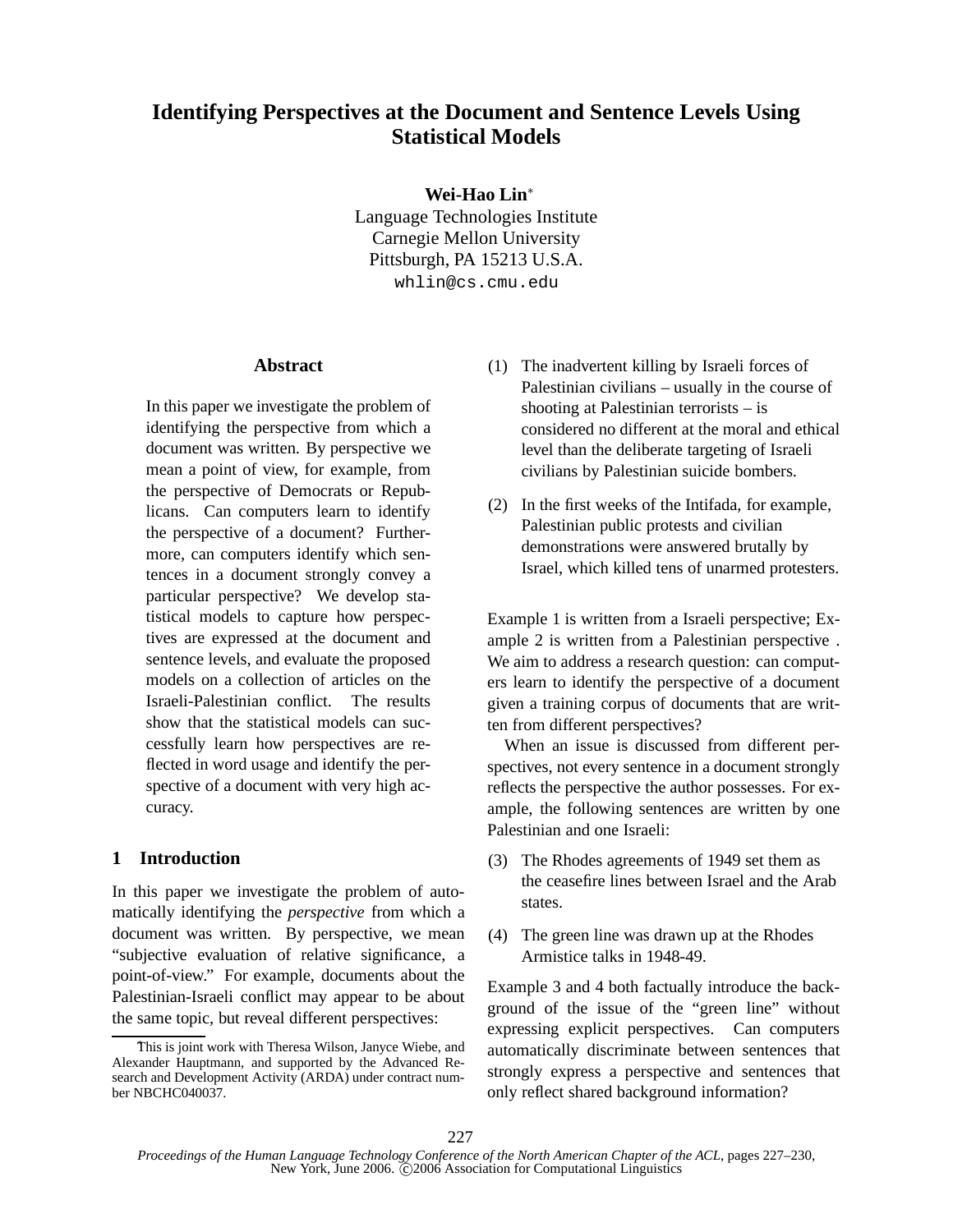A system that can automatically identify the perspective from which a document written will be a highly desirable tool for people analyzing huge collections of documents from different perspectives. An intelligence analyst regularly monitors the positions that foreign countries take on political and diplomatic issues. A media analyst frequently surveys broadcast news, newspapers, and web blogs for different viewpoints. What these analysts need in common is that they would like to find evidence of strong statements of differing perspectives, while ignoring statements without strong perspectives as less interesting.

In this paper we approach the problem of learning perspectives in a statistical learning framework. We develop statistical models to learn how perspectives are reflected in word usage, and evaluate the models by measuring how accurately they can predict the perspectives of unseen documents. Lacking annotation on how strongly individual sentences convey a particular perspective in our corpus poses a challenge on learning sentence-level perspectives. We propose a novel statistical model, Latent Sentence Perspective Model, to address the problem.

### **2 Related Work**

Identifying the perspective from which a document is written is a subtask in the growing area of automatic opinion recognition and extraction. Subjective language is used to express opinions, emotions, and sentiments. So far research in automatic opinion recognition has primarily addressed learning subjective language (Wiebe et al., 2004; Riloff et al., 2003; Riloff and Wiebe, 2003), identifying opinionated documents (Yu and Hatzivassiloglou, 2003) and sentences (Yu and Hatzivassiloglou, 2003; Riloff et al., 2003; Riloff and Wiebe, 2003), and discriminating between positive and negative language (Yu and Hatzivassiloglou, 2003; Turney and Littman, 2003; Pang et al., 2002; Dave et al., 2003; Nasukawa and Yi, 2003; Morinaga et al., 2002).

Although by its very nature we expect much of the language of presenting a perspective or pointof-view to be subjective, labeling a document or a sentence as subjective is not enough to identify the perspective from which it is written. Moreover, the ideology and beliefs authors possess are often expressed in ways more than conspicuous positive or negative language toward specific targets.

## **3 Corpus**

Our corpus consists of articles published on the bitterlemons website<sup>1</sup>. The website is set up to "contribute to mutual understanding [between Palestinians and Israels] through the open exchange of ideas". Every week an issue about Israeli-Palestinian conflict is selected for discussion, for example, "Disengagement: unilateral or coordinated?", and a Palestinian editor and an Israeli editor contribute a article addressing the issue. In addition, the Israeli and Palestinian editors invite or interview one Israeli and one Palestinian to express their views, resulting in a total of four articles in a weekly edition.

We evaluate the subjectivity of each sentence using the patterns automatically extracted from foreign news documents (Riloff and Wiebe, 2003), and find that 65.6% of Palestinian sentences and 66.2% of Israeli sentences are classified as subjective. The high but almost equivalent percentages of subjective sentences from two perspectives supports our observation in Section 2 that perspective is largely expressed in subjective language but subjectivity ratio is not necessarily indicative of the perspective of a document.

# **4 Statistical Modeling of Perspectives**

We approach the problem of learning perspectives in a statistical learning framework. Denote a training corpus as pairs of documents  $W_n$  and their perspectives labels  $D_n$ ,  $n = 1, \ldots, N$ , N is the total number of documents in the corpus. Given a new document W with a unknown document perspective  $D$ , identifying its perspective is to calculate the following conditional probability,

$$
P(\tilde{D}|\tilde{W}, \{D_n, W_n\}_{n=1}^N)
$$
 (5)

We are interested in how strongly each sentence in the document convey perspective. Denote the intensity of the  $m$ -th sentence of the  $n$ -th document as a binary random variable  $S_{m,n}$ ,  $m = 1, \ldots, M_n$ ,  $M_n$ is the total number of sentences of the  $n$ -th document. Evaluating how strongly a sentence conveys

<sup>1</sup>http://www.bitterlemons.org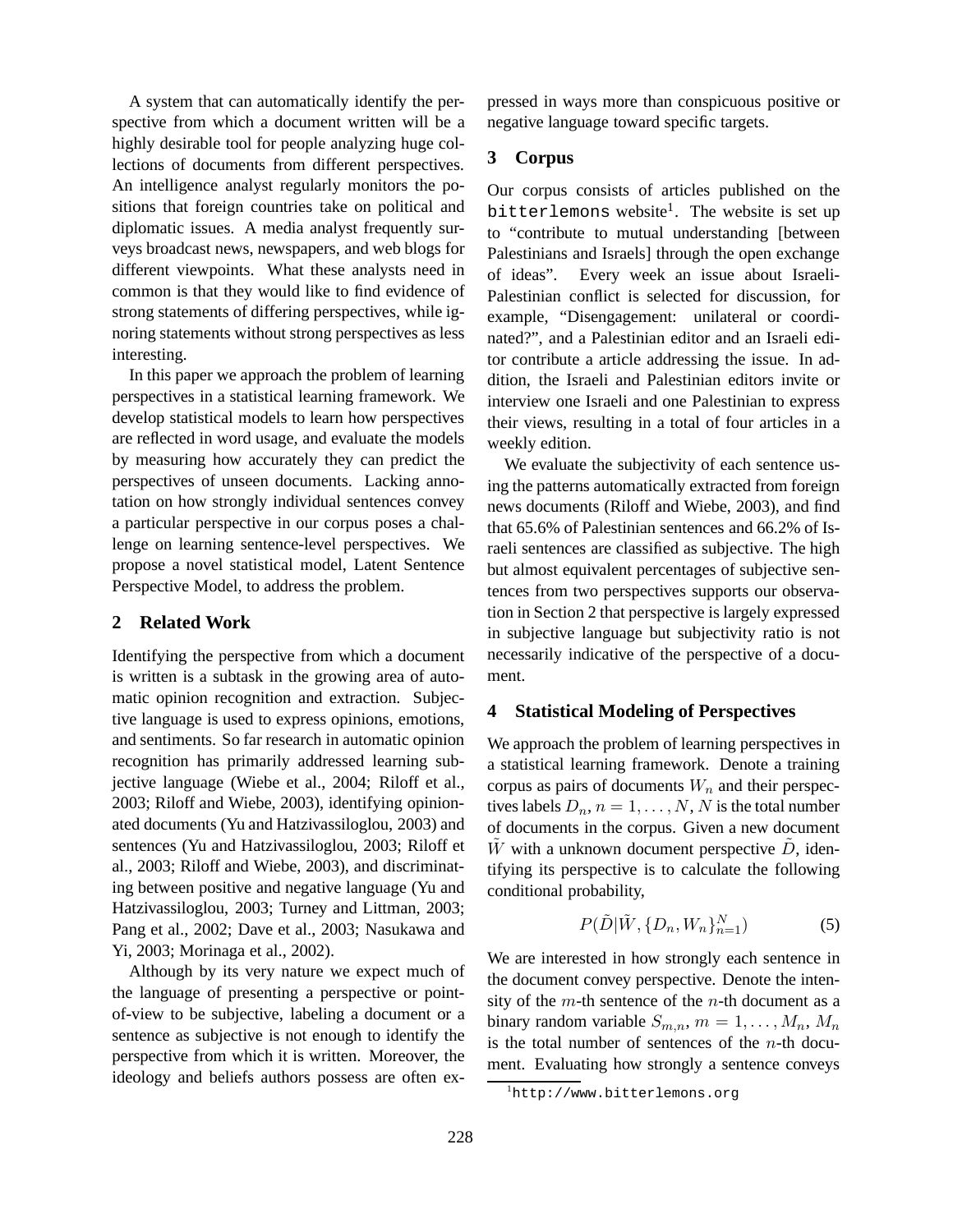a particular perspective is to calculate the following conditional probability,

$$
P(S_{m,n}|\{D_n, W_n\}_{n=1}^N) \tag{6}
$$

### **4.1 Document Perspective Models**

The process of generating documents from a particular perspective is modeled as follows,

$$
\begin{array}{rcl}\n\pi & \sim & \text{Beta}(\alpha_{\pi}, \beta_{\pi}) \\
\theta & \sim & \text{Dirichlet}(\alpha_{\theta}) \\
D_n & \sim & \text{Binomial}(1, \pi) \\
W_n & \sim & \text{Multinomial}(L_n, \theta_d)\n\end{array}
$$

The model is known as naïve Bayes models (NB), which has been widely used for NLP tasks such as text categorization (Lewis, 1998). To calculate (5) under NB in a full Bayesian manner is, however, complicated, and alternatively we employ Markov Chain Monte Carlo (MCMC) methods to simulate samples from the posterior distributions.

#### **4.2 Latent Sentence Perspective Models**

We introduce a new binary random variables, S, to model how strongly a perspective is expressed at the sentence level. The value of  $S$  is either  $s^1$  or  $s^0$ , where  $s^1$  means the sentence is written strongly from a perspective, and  $s^0$  is not. The whole generative process is modeled as follows,

$$
\begin{array}{rcl}\n\pi & \sim & \text{Beta}(\alpha_{\pi}, \beta_{\pi}) \\
\tau & \sim & \text{Beta}(\alpha_{\tau}, \beta_{\tau}) \\
\theta & \sim & \text{Dirichlet}(\alpha_{\theta}) \\
D_n & \sim & \text{Binomial}(1, \pi) \\
S_{m,n} & \sim & \text{Binomial}(1, \tau) \\
W_{m,n} & \sim & \text{Multinomial}(L_{m,n}, \theta)\n\end{array}
$$

 $\pi$  and  $\theta$  carry the same semantics as those in NB.  $S$  is naturally modeled as a binary variable, where  $\tau$  is the parameter of S and represents how likely a perspective is strongly expressed at the sentence given on the overall document perspective. We call this model **Latent Sentence Perspective Models** (LSPM), because  $S$  is never directly observed in either training or testing documents and need to be inferred. To calculate (6) under LSPM is difficult. We again resort to MCMC methods to simulate samples from the posterior distributions.

# **5 Experiments**

# **5.1 Identifying Perspectives at the Document Level**

To objectively evaluate how well naïve Bayes models (NB) learn to identify perspectives expressed at the document level, we train NB against on the bitterlemons corpus, and evaluate how accurately NB predicts the perspective of a unseen document as either Palestinian or Israeli in ten-fold cross-validation manner. The average classification accuracy over 10 folds is reported. We compare three different models, including NB with two different inference methods and Support Vector Machines (SVM) (Cristianini and Shawe-Taylor, 2000). NB-B uses full Bayesian inference and NB-M uses Maximum a posteriori (MAP).

| Model           | Data Set | Accuracy | Reduction |
|-----------------|----------|----------|-----------|
| <b>Baseline</b> |          | 0.5      |           |
| <b>SVM</b>      | Editors  | 0.9724   |           |
| $NB-M$          | Editors  | 0.9895   | 61%       |
| NB-B            | Editors  | 0.9909   | 67%       |
| <b>SVM</b>      | Guests   | 0.8621   |           |
| $NB-M$          | Guests   | 0.8789   | 12%       |
| $NB-B$          | Guests   | 0.8859   | 17%       |

Table 1: Results of Identifying Perspectives at the Document Level

The results in Table 1 show that both NB and SVM perform surprisingly well on both Editors and Guests subsets of the bitterlemons corpus. We also see that NBs further reduce classification errors even though SVM already achieves high accuracy. By considering the full posterior distribution NB-B further improves on NB-M, which performs only point estimation. The results strongly suggest that the word choices made by authors, either consciously or subconsciously, reflect much of their political perspectives.

# **5.2 Identifying Perspectives at the Sentence Level**

In addition to identify the perspectives of a document, we are interested in which sentences in the document strongly convey perspectives. Although the posterior probability that a sentence